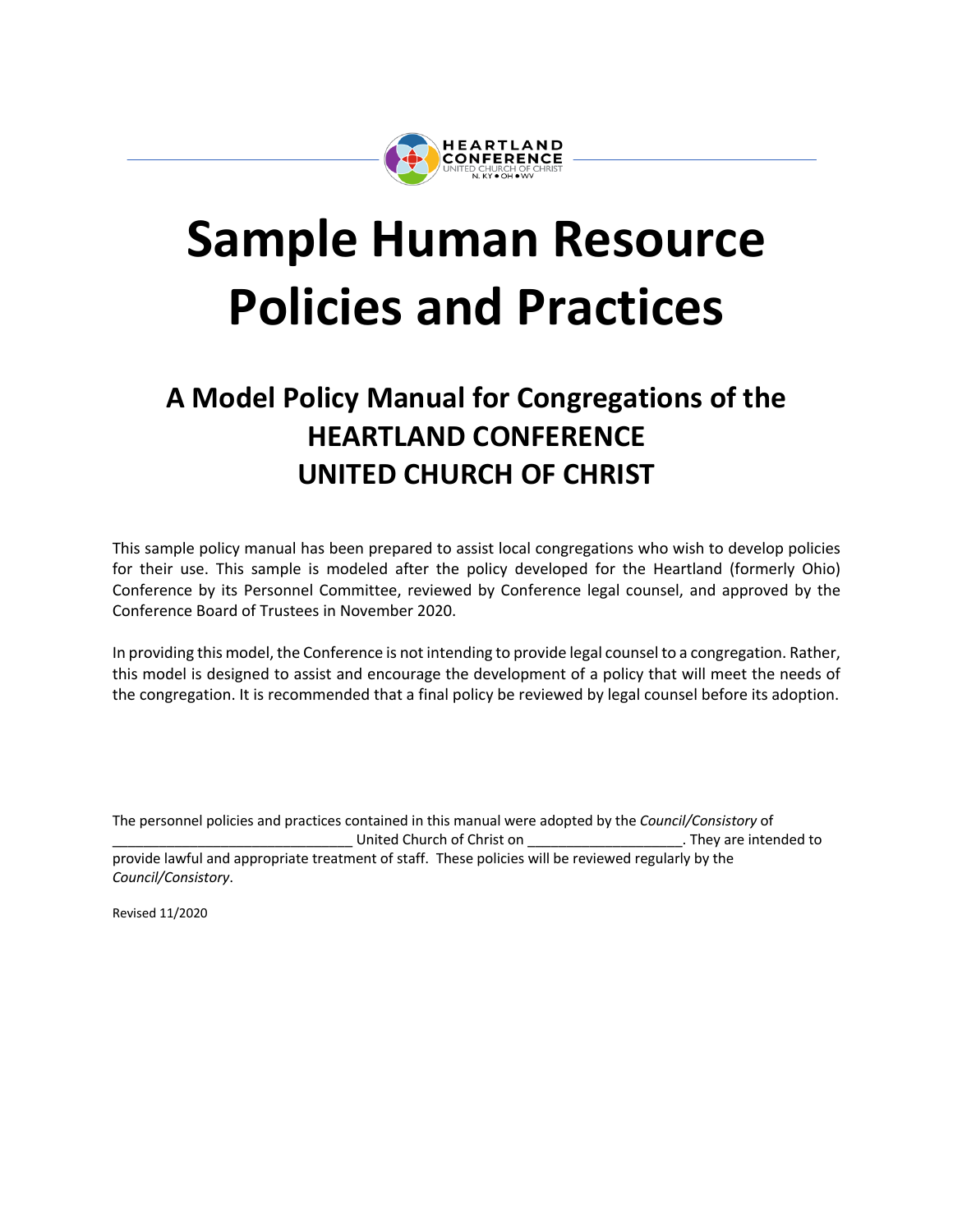# **Philosophy of Personnel Management for \_\_\_\_\_\_\_\_\_\_\_\_\_\_\_\_\_\_\_\_\_\_\_\_\_\_\_\_\_\_\_\_\_\_\_\_\_\_\_\_\_\_ United Church of Christ**

*Include here a statement of mission for the congregation or a statement of the goals of the ministry of the congregation.*

All staff persons are employed to provide a professional quality of leadership, management, and support to this mission and ministry. It is out of this understanding of the mission of the whole church that we have developed this policy manual.

United Church of Christ is an equal opportunity and affirmative action employer. All personnel procedures and actions including recruiting, hiring and calling, training, transferring, promoting, compensating, and awarding of other benefits shall be administered without regard to race, creed, color, national origin, age, sex, sexual orientation, handicap, disability, or marital status.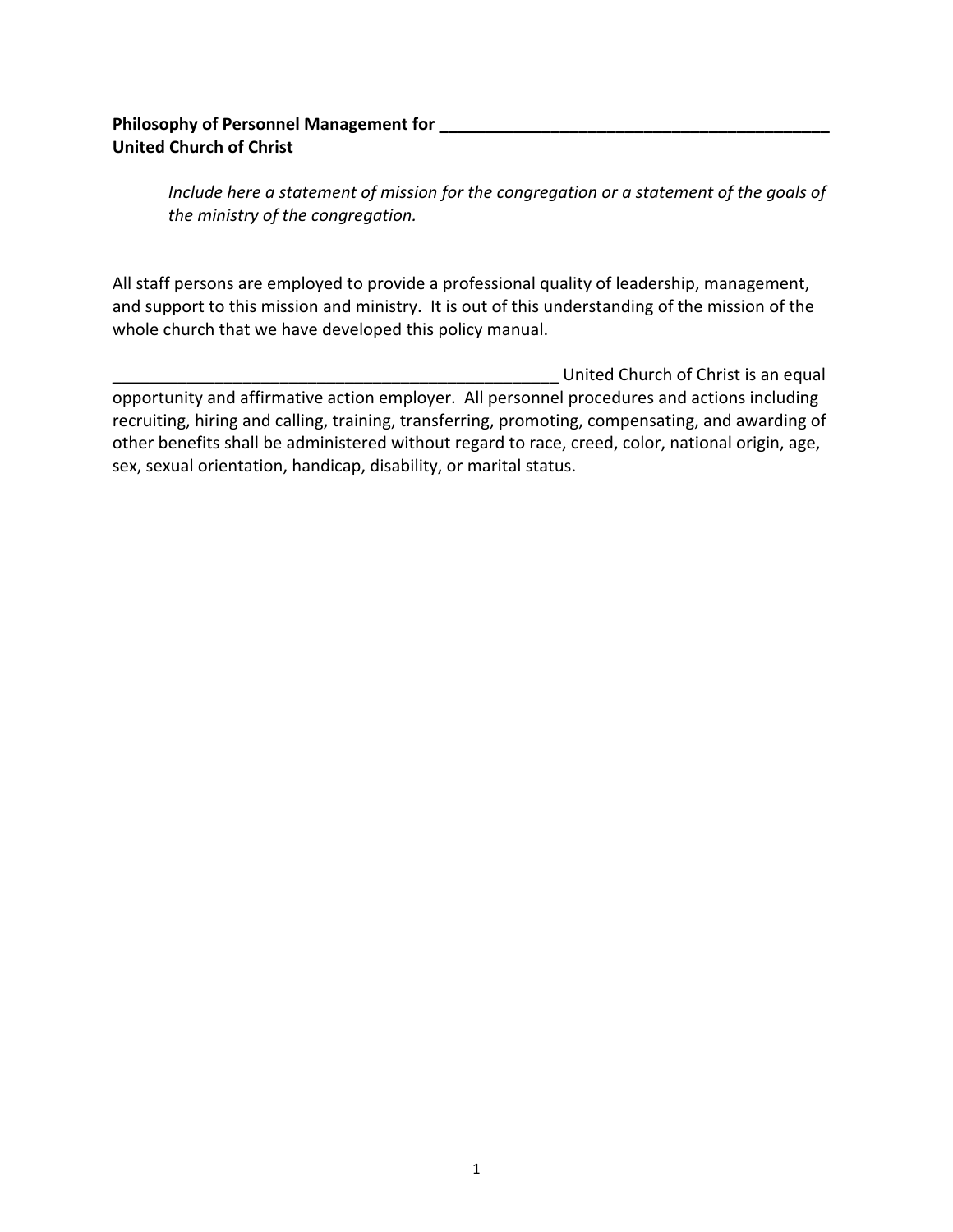# **1. GENERAL**

# **1.1 Employer's Objectives**

United Church of Christ will strive to provide salaries and employee benefits which bear a fair and reasonable relationship to the work performed; establish reasonable hours of work; maintain safe and healthful working conditions; and welcome constructive suggestions which relate to methods, procedures, working conditions, and the nature of the work performed.

# **1.2 Governance of the Staff**

The *Staff Parish Relations Committee* of the congregation is a standing committee of the *Council/Consistory*. It is charged with developing and reviewing job descriptions for all staff, developing continuing education programs for staff, and providing review and evaluation of all staff members.

The *Senior Minister/Pastor* is called and elected by the congregation as the pastor and chief executive officer and as such is responsible for management of the staff. He/she performs this function guided by the policy established by the congregation.

# **1.3 Classifications of Employees**

**1.31 Exempt employees** are those members of the staff who have administrative, program, and managerial responsibilities and are not subject to the hours of work and overtime pay provisions of the Fair Labor Standards Act. Exempt employees may include:

**The Staff Minister(s)** are those persons with ministerial standing (ordination or commissioning) in the United Church of Christ who have administrative and program responsibilities.

**Managerial Staff Members** are those persons who have administrative, supervisory, and some program responsibilities. Ministerial standing is not required for these positions.

- **1.32** All other full-time employees are **non-exempt employees** and are subject to the hours worked and overtime pay provisions of the Fair Labor Standards Act.
- **1.33** Three additional categories of workers are part of the work force of the church.

**Part-time workers** are individuals employed for an indefinite period, but who work less than a normal work week. Part-time workers may be temporary, or they may be used to supplement the regular work force on an ongoing basis. Regular part-time employees work an average of at least 20 hours per week and are eligible to receive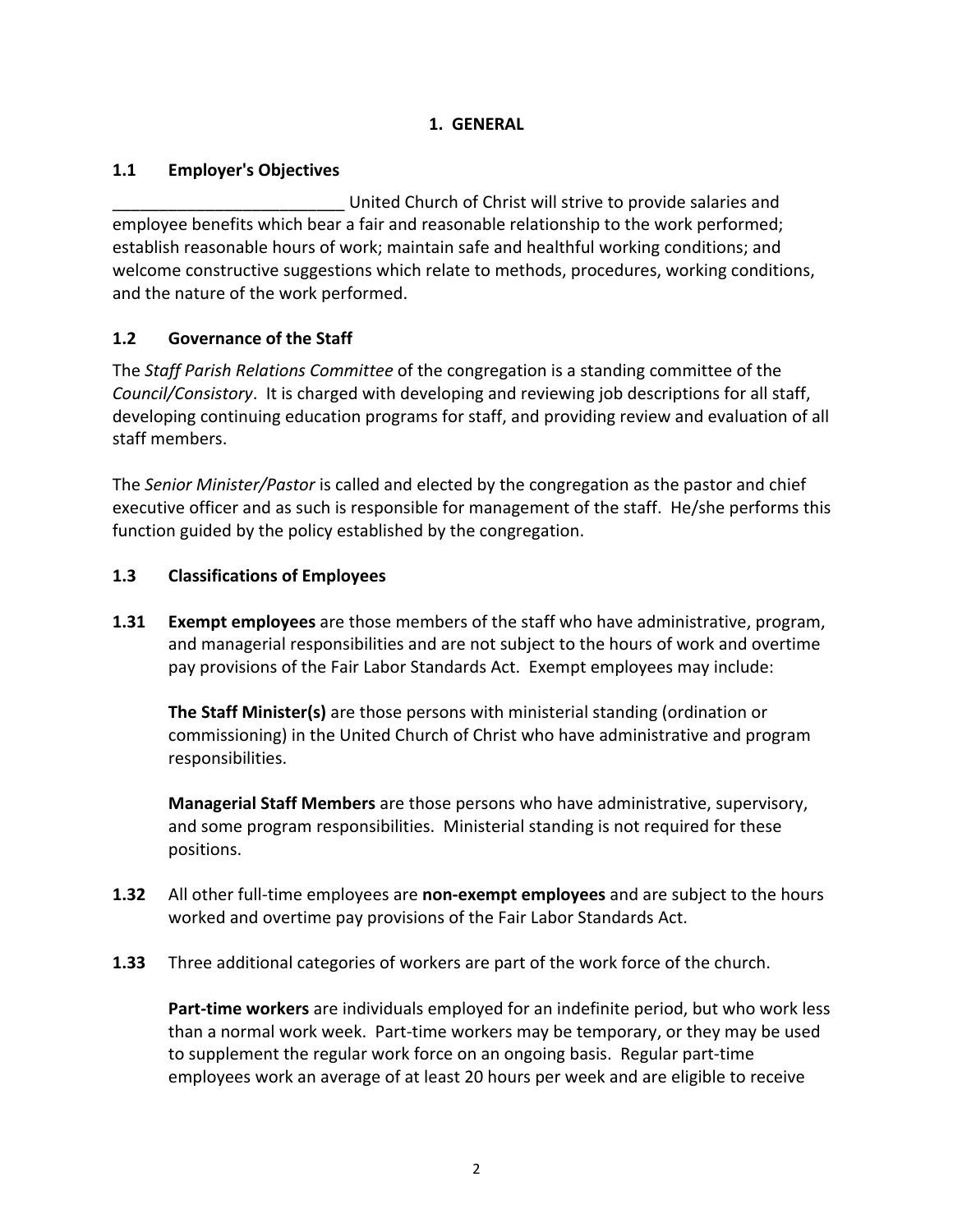some benefits. All part-time workers are expected to follow these personnel policies except where expressly inapplicable.

**Temporary workers** are individuals who may work either full or part-time for a limited period not to exceed 180 days. They supplement the regular work force when necessitated by periods of peak workload, employee absences, or other situations. They are not entitled to employee benefits but are expected to follow these personnel policies except where expressly inapplicable.

**Independent contractors or consultants** are persons engaged to perform short term; distinct functions as prescribed in a written contract. Independent contractors are not employees and therefore do not receive benefits and are not covered by these personnel policies unless specifically indicated.

#### **1.4 Recruitment and Selection Process**

**1.41** Employment in the congregation will be offered in the spirit of affirmative action. To encourage that all categories of employment reflect the broad spectrum of the diverse society in which we live as well as to live out our theology of inclusiveness, the congregation will advertise widely and recruit vigorously from specialized sources.

\_\_\_\_\_\_\_\_\_\_\_\_\_\_\_\_\_\_\_\_\_\_ United Church of Christ is an equal opportunity and affirmative action employer. All personnel procedures and actions including recruiting, hiring and calling, training, transferring, promoting, compensating, and awarding of other benefits shall be administered without regard to race, creed, color, national origin, age, sex, sexual orientation, handicap, disability, or marital status except where necessary to ensure inclusion.

- **1.42** All candidates for **non-exempt** positions will complete an application for employment, will provide references and previous work experience information, and be personally screened by the *Senior Minister/Pastor* or his/her designee.
- **1.43** The *Senior Minister/Pastor* will be called as defined in the Constitution.
- **1.44** All staff members are employed by the Council/Consistory. Except as specified otherwise herein, candidates for exempt positions will be interviewed by a committee appointed by the *Council/Consistory*.

A letter of agreement will be executed between the successful candidate and the Senior Minister/Pastor or his/her designee. In the case of the call of a person with **ministerial** standing, the proper call document will be executed by the employee and the officers of the *Council/Consistory*.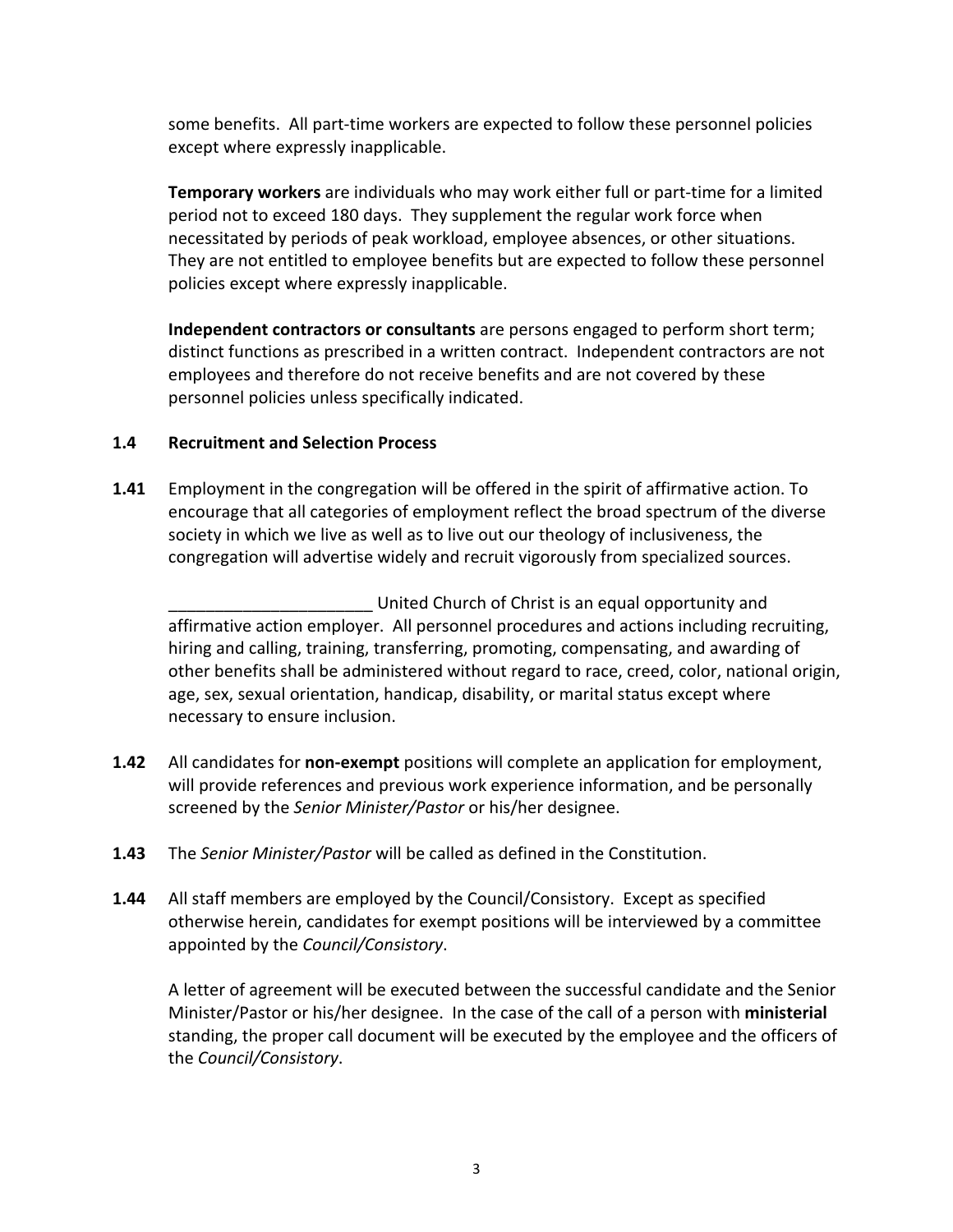- **1.45** In no event will the hiring of an employee be considered as creating a contractual relationship between the employee and the congregation, and such relationship will be defined as **employment at will** where either party may dissolve the relationship at any time and for any lawful reason.
- **1.46** The *Council/Consistory* may employ a **relative or cohabitant** of an employee if the individual possesses the qualifications for employment and is the candidate of choice. However, those persons will not be given work assignments which require one to direct, review, or process the work of the other.

#### **1.5 Termination of Employment**

Employment may be terminated because of an employee's resignation, discharge, reduction of work force, retirement, or death.

When the employment of any employee terminates for any reason, the employee will be paid for accrued vacation, except that no vacation pay shall be paid to non-exempt employees who have worked less than six months.

- **1.51 Resignation:** Resignation is a voluntary choice made by the employee for whatever reason. Resignation of non-exempt staff persons should be submitted to the *Senior Minister/Pastor* two weeks before the date of leaving. Staff ministers shall give at least ninety days notice before leaving or as negotiated with the *Council/Consistory*. Managerial staff members shall give at least thirty days notice before leaving.
- **1.52 Discharge:** Non-exempt employees who are discharged shall receive two weeks termination pay. Managerial employees shall receive one month of termination pay. Staff ministers shall receive three months of termination pay. All staff will receive all unused earned vacation pay. Employees who are discharged shall not receive severance pay. The final day of employment shall be determined by the *Council/Consistory*.
- **1.53 Reduction in Work Force:** Employees may be separated because of discontinuation of a position or retrenchment in budget or for other circumstances arising through no fault of the employee.

Separation of non-exempt employees due to reduction in work force shall take effect only with at least four weeks notice or payment of equivalent salary in lieu of such notice. Separation of exempt staff due to reduction in work force shall take effect only with at least three months notice or payment of equivalent salary in lieu of such notice.

Employees separated under this section shall receive severance pay in the amount of one week of current salary per year of service to the congregation and may receive out placement services.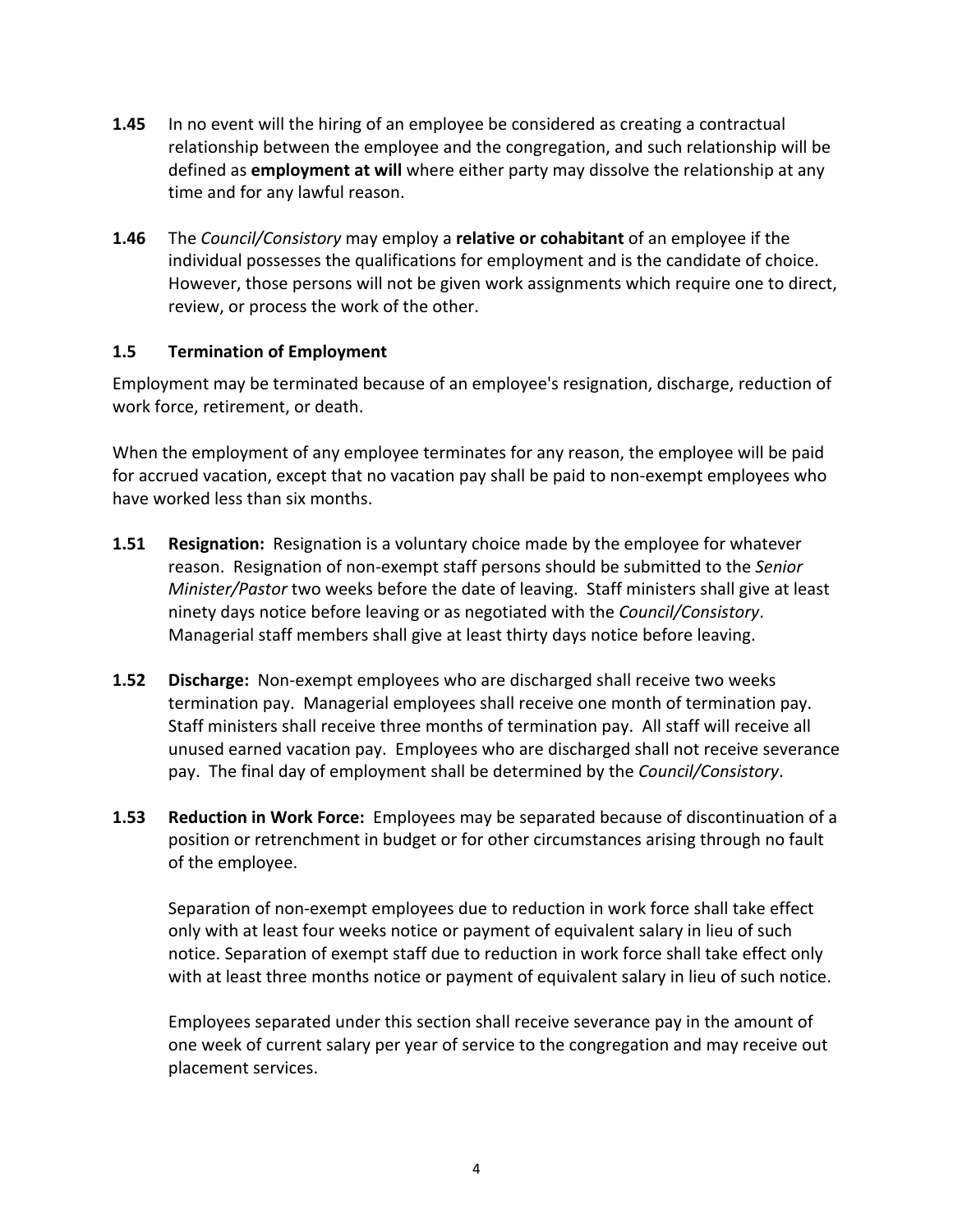- **1.54 Retirement:** Employees may elect normal retirement on the first day of the month following the month in which they reach age sixty-five. Employees may elect early retirement subject to the rules, policies, and provisions of the Pension Boards, United Church of Christ.
- **1.55 Death:** In the event of the death of an employee who has been employed for five years or more, the surviving spouse or, if there is no spouse, the dependents (sharing on a per capita basis) will receive a gift equal to three months salary. For the purposes of this section a dependent is defined as a person for whom the employee was entitled to claim a federal income tax exemption. For an employee who has been employed less than five years, the gift shall be pro-rated, but no less than one month's salary shall be given. Full-time service in any part of the United Church of Christ will be counted in determining death benefits for all employees.

# **2. SALARY/WAGES AND BENEFITS**

## **2.1 Work Schedule**

The basic work week is 40 hours long, including a 45-minute daily lunch. The church office is open Monday through Friday from a.m. to p.m. All non-exempt staff will work during these hours except by approval of the *Senior Minister/Pastor*.

Exempt employees' work schedules will not necessarily coincide with office hours. Each individual's normal work week depends upon the position description. Every attempt should be made to keep to a reasonable work schedule with office time, time in the parish, planning and study time, and recreation and free time. In all cases, exempt employees should take at least one full day off each week.

**2.11 Overtime:** Under normal circumstances work for non-exempt staff will be scheduled so that overtime is not needed. Any overtime must be authorized in advance by the *Senior Minister/Pastor* in consultation with the employee.

Compensatory time will be given at hourly straight-time for overtime work where the employee has not worked more than 40 hours in the workweek and at the rate of one and one-half hours per hour worked over 40 hours in the workweek. The workweek begins on Monday. All compensatory time must be used within the same workweek in which it was accumulated.

When it is not possible to use compensatory time in the same workweek, the nonexempt employee will be paid at hourly straight-time for work not exceeding 40 hours per week and at one and one-half times the regular rate per hour for work in excess of 40 hours per week.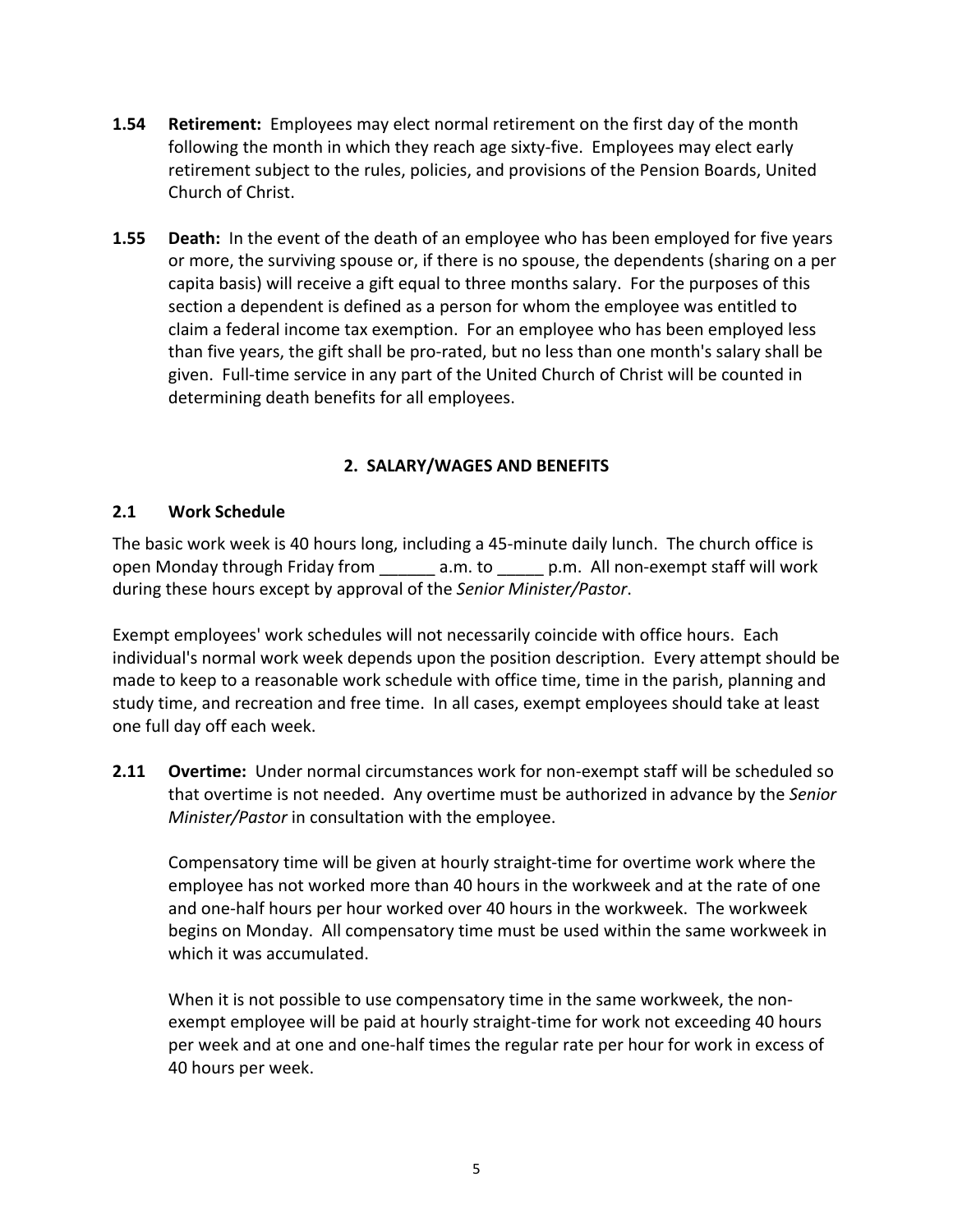#### **2.2 Compensation**

#### **2.21 Exempt Staff**

Salaries for exempt staff will be based on education, skills, and relevant experience. Salaries shall be reviewed annually in conjunction with the process for staff evaluation. (See Part IV.)

Each year the *Council/Consistory*, acting upon recommendation of the *Staff Parish Relations Committee*, shall confirm a stated amount of total compensation paid to each employee who is an ordained minister as a housing allowance in lieu of parsonage in accordance with Section 107 of the Internal Revenue Code. This action shall appear in the official minutes of the *Council/Consistory*.

#### **2.22 Non-Exempt Staff**

Starting wages for non-exempt staff members will be based on education, skills, and relevant experience. Salaries shall be reviewed annually in conjunction with the process for staff evaluation. (See Part IV.)

Full-time, non-exempt staff members will be permitted to engage in remunerative work for persons or organizations other than the church if this does not interfere with the performance of their regular duties. This work will be planned in consultation with the *Senior Minister/Pastor* and shall receive his/her approval prior to being undertaken.

#### **2.3 Time Off**

#### **2.31 Vacations**

Vacations accrue on a calendar year basis. Vacation time may be deferred to within the first three months of the following year if approved by the *Council/Consistory*, but must in any event be taken by April 1 of the following year or be forfeited. Holidays that fall within an employee's vacation are not considered vacation days used. Extra pay will not be granted in lieu of vacation.

**Exempt** staff members receive paid vacation of one month per full calendar year of employment. When the initial or final year of employment is a partial year, vacations shall be negotiated in advance. Vacations for exempt employees are normally taken in the summer months, and schedules are to be worked out by the *Senior Minister/Pastor*.

**Non-exempt** staff members receive paid vacation on the following schedule:

|                     | <b>Vacation Days Earned</b> |
|---------------------|-----------------------------|
| Years of Employment | Per Month                   |
| $1 - 3$             | 10                          |
| $4 - 5$             | 15                          |
| 6+                  | ንበ                          |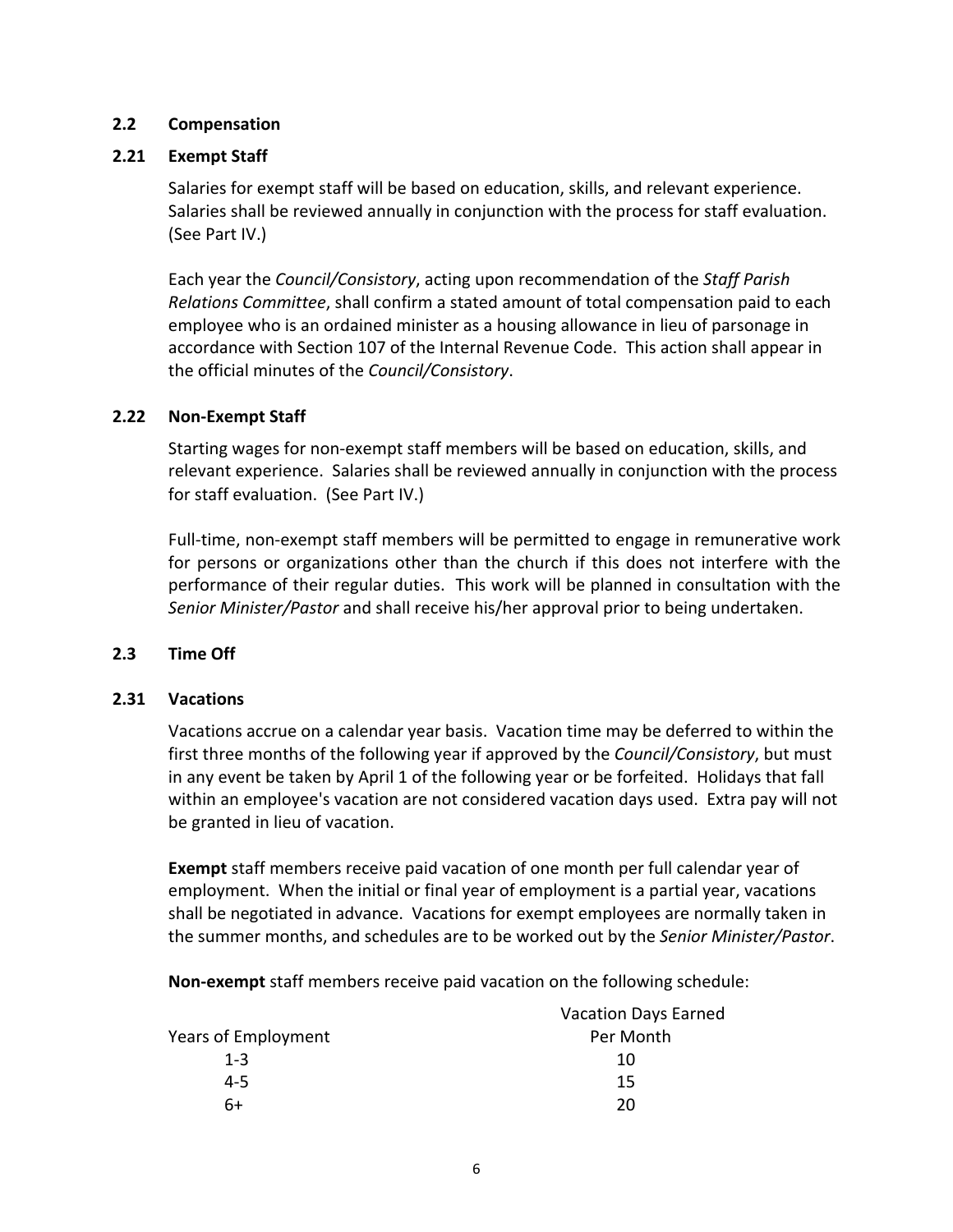Requests for vacation time for non-exempt employees shall be submitted to and scheduled by the *Senior Minister/Pastor*.

**Part-time** employees who average twenty hours or more per week over a twelve-month period (l,040 hours or more per year) earn paid vacation time at the rate of one week off at the average number of hours worked per week they work. After completing four years of employment, the employee will earn one and one-half times the average number of hours worked per week.

## **2.32 Holidays**

The following holidays are observed in the church office:

- 1. New Year's Day
- 2. Martin Luther King Jr. Day
- 3. Presidents' Day
- 4. Good Friday
- 5. Memorial Day
- 6. Juneteenth
- 7. Independence Day
- 8. Labor Day
- 9. Thanksgiving Day
- 10. Friday after Thanksgiving Day
- 11. Christmas Day

One additional floating holiday (e.g., Christmas Eve day, or the Friday before Christmas or New Year's) will be assigned each year at the discretion of the *Council/Consistory*. All regular exempt and non-exempt employees who are required to work on one of the observed holidays shall be given compensatory time to be administered under Section 2.11.

All regular employees will receive their regular pay for holidays. Part-time employees will receive holiday pay only for holidays they would normally be scheduled to work, and only for their regularly scheduled number of hours. Temporary employees and consultants or independent contractors are not eligible to receive holiday pay.

Any holiday which falls on a Saturday or Sunday will be observed on another workday.

#### **2.33 Continuing Education**

Short-term leave for continuing education opportunities is encouraged out of a commitment to the professional growth and development of full-time exempt employees. Any exempt employee may initiate the request for time to participate in such events. That employee may also be urged to attend such an event which meets a need for her/his growth as perceived by the *Senior Minister/Pastor*.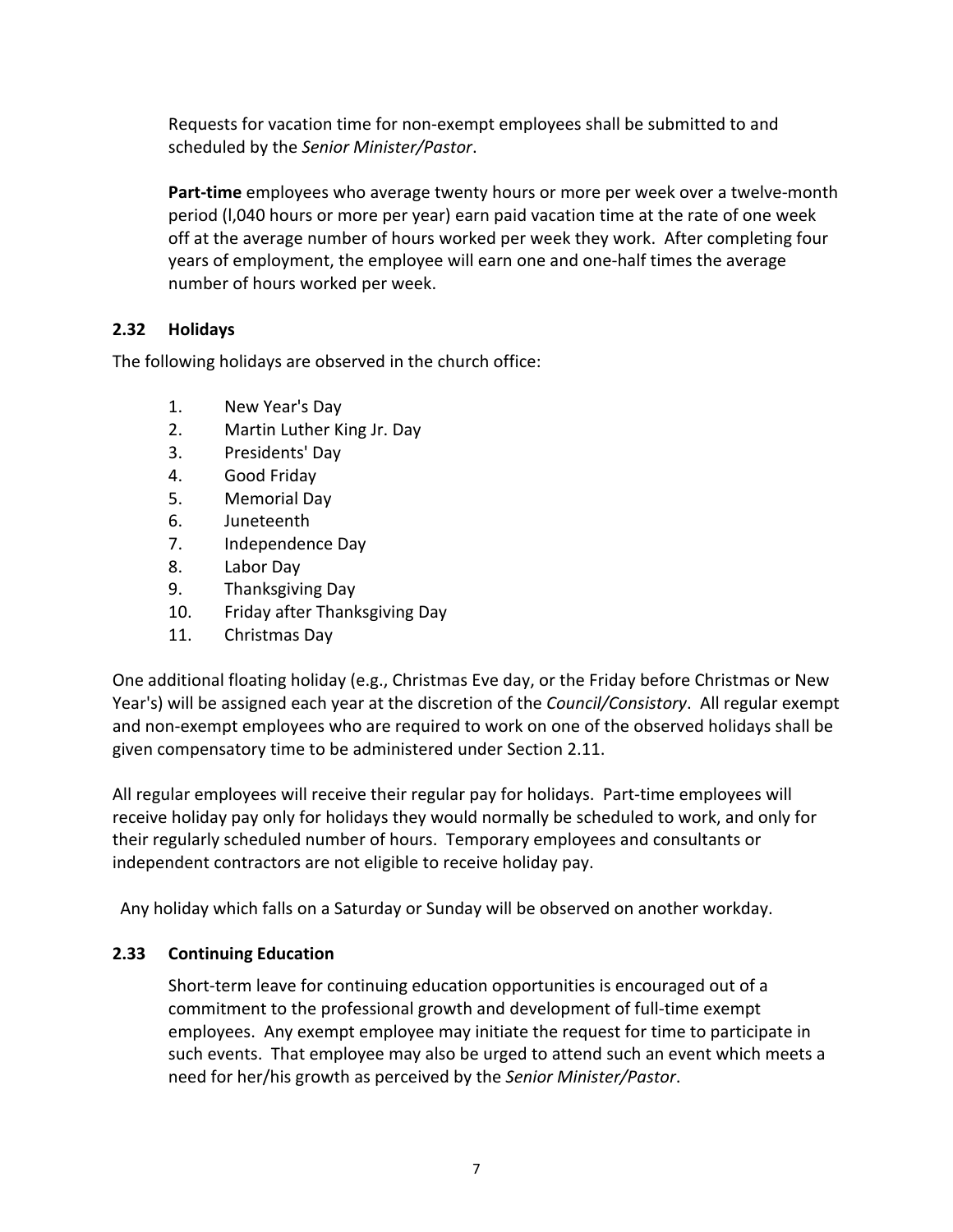#### **2.34 Parental Leave:**

Parental Leave: Parental leave with full salary and benefits up to three months shall be provided following the birth/adoption of a child. Parental leave will begin on a date as agreed to by the employee and the supervisor.

**2.35 Military Training Leave:** A full-time staff member who is required to perform annual military training duty will be granted time off from work, without pay, for a period not to exceed ten working days per year. A copy of the training orders should be shown to the *Council/Consistory*.

#### **2.36 Leave for Death in the Family**

An employee who loses a parent, child, spouse, fiancé, or significant other will be allowed up to five days leave and may take further time that will be charged to accrued vacation.

An employee who loses a grandparent, grandchild, or sibling will be allowed up to three days of leave and may take further time that will be charged to vacation.

Any other absence due to funeral time will be taken as vacation.

#### **2.37 Sick Leave**

**Exempt** staff members will be granted full salary and benefits for any long or short-term leave due to illness. Salary and benefits will be paid until the salary supplement is picked up by disability insurance.

Sick leave is granted to full-time **non-exempt** staff at the rate of one and one-half days per month for personal illness or the illness of a dependent family member. Up to three days of sick leave may be arranged for personal leave (without pay) in a calendar year. This sick leave may accrue up to 90 days but may be taken only as sick leave and is not paid for upon termination.

**Part-time** employees who work at least 20 hours per week will receive sick leave of 5% of the hours worked per year. This sick leave may be carried over for one year only and is not paid for upon termination.

#### **2.38 Personal Leave of Absence**

The *Council/Consistory* may, pursuant to a written request, grant a leave of absence without pay for personal reasons.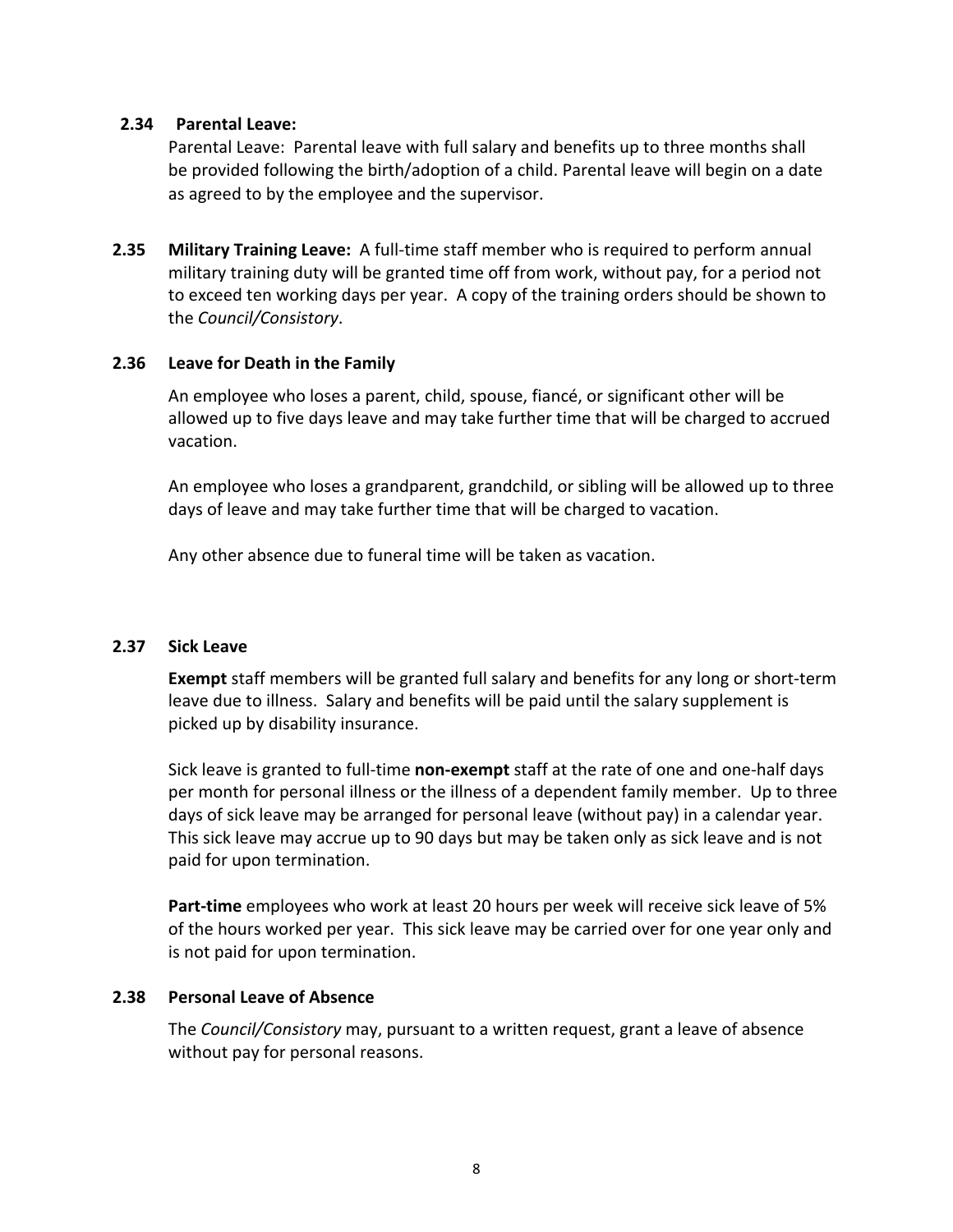# **2.39 Sabbatical Leave**

Staff ministers may request sabbatical leave for the purpose of spiritual and/or intellectual enrichment after three years of employment. One month per year is earned after three years of employment and is cumulative up to three months (i.e., at the end of 3 years, 1 month; at the end of 4 years, 2 months; at the end of 5 years, 3 months).

The staff person should consult with the *Council/Consistory* concerning his/her sabbatical and must submit a written proposal for this leave six months prior to the proposed starting date of the sabbatical. Each request for sabbatical is considered on an individual basis and must be approved by the *Council/Consistory*.

Only one staff person may be away on sabbatical leave at any time.

A staff person is entitled to regular vacation time in the year of his/her sabbatical, and this may be taken consecutively with the sabbatical leave or at another time in the same year. An amount up to \$250 per month may be allowed for sabbatical expenses.

Under normal circumstances the staff person taking sabbatical leave is expected to serve the congregation for at least one additional year.

Sabbatical leave may not be accrued for terminal pay purposes.

**2.310** For **jury duty** the employee will be granted leave with pay.

# **2.4 Social Security**

All lay employees are required by law to participate in Social Security under the Federal Insurance Contribution Act (FICA). Contributions will be withheld from lay employees' pay checks for the employee's share. The church will pay the employer's share. These will be forwarded to the Internal Revenue Service as required by law. All authorized ministers who participate in Social Security do so on a self-employed basis. A Social Security offset, equal to what would be the employer's share, will be paid to each ordained minister and, as required by law, they must pay the Social Security tax directly.

# **2.5 Annuity and Retirement Funds**

The fund, administered by the Pension Boards, United Church of Christ is the Annuity Fund United Church of Christ. It is for the benefit of both ordained and lay employees. All staff shall be enrolled subject to the policies, rules and provisions of the Pension Boards, United Church of Christ. Information detailing all of the provisions of the appropriate pension plan is available from the Pension Boards, United Church of Christ.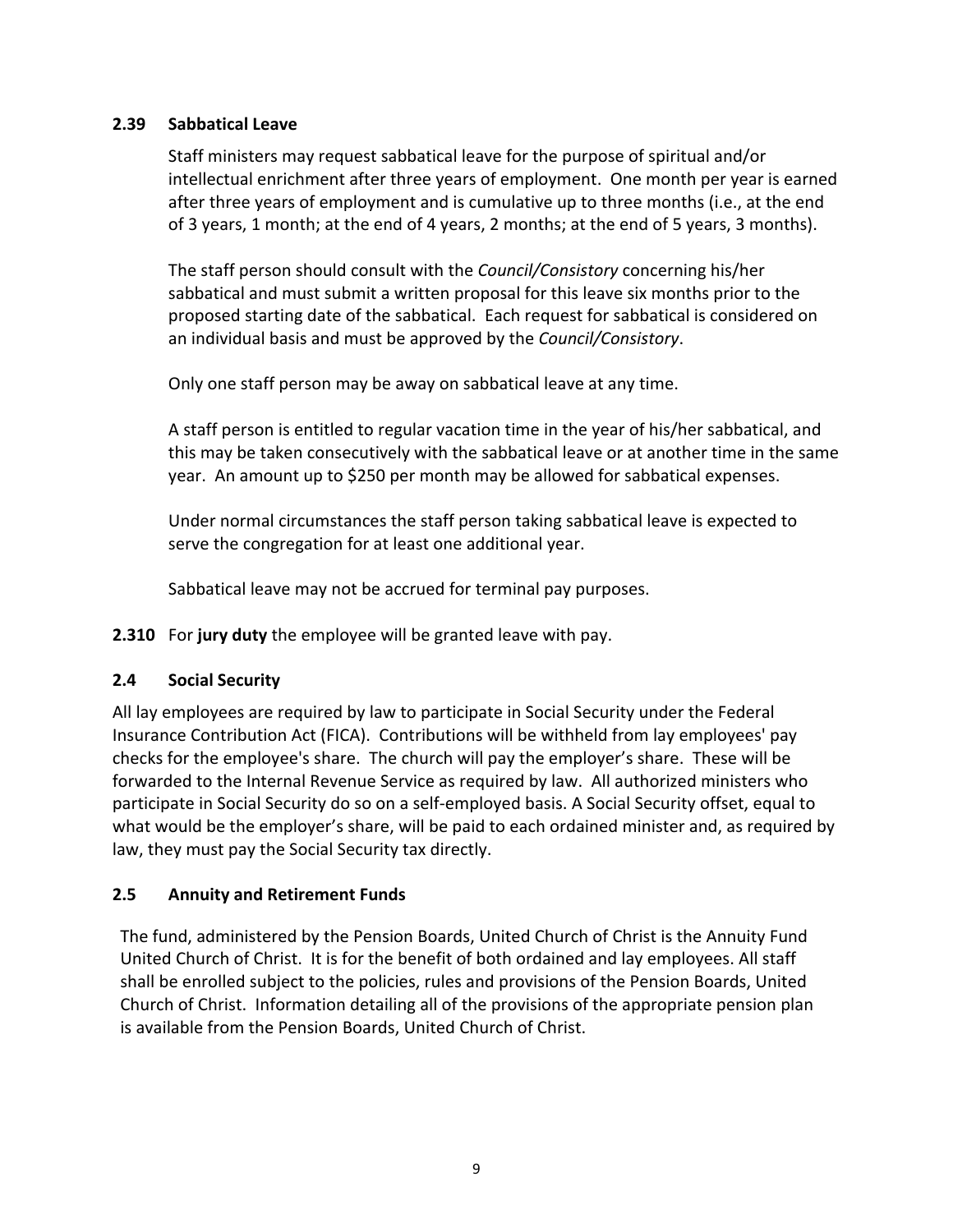- **2.51 Authorized ministers** shall be enrolled in the Annuity Fund effective on the date of employment at the rate of fourteen percent of the salary basis (cash salary plus housing).
- **2.52** Exempt and non-exempt **lay employees** shall be enrolled in the Annuity Fund at the rate of 14% of salary from the date of employment.

#### **2.6 Insurance**

The congregation provides health, dental, life, and disability insurance coverage for its eligible employees through participation in a group plan.

- **2.61 Health and Dental:** All employees are provided with health and dental insurance policies administered by the Pension Boards, United Church of Christ. Benefits are subject to provisions of the group plan. Full-time employees may receive full family coverage. Part-time employees who work at least 20 hours per week consistently may receive individual coverage and will be offered the opportunity to purchase the family coverage if needed. Coverage begins on the first day of the month following the date of employment. If the employee begins on the first day of the month it begins immediately. A copy of the complete benefits provided under the plan is available to each employee. No increase in salary will be given in lieu of health insurance coverage. The plan available to employees is not an open enrollment plan so employees need to understand that if coverage is initially refused and then requested at a later date, the employee will have to prove insurability.
- **2.62 Life:** Life insurance is provided for each employee in accordance with the respective Conference plans for lay and authorized ministerial employees.
- **2.63 Travel-Accident:** Travel-accident insurance is provided for all employees traveling on church business through worker's compensation.
- **2.64 Disability:** Disability insurance is provided for all full-time employees.
- **2.7** Full-time employees who are promoted or transferred from another body within the United Church of Christ retain their seniority for vacation, sick leave, insurance, and pension benefits purposes. All other entitlements shall be based on the new position.

#### **3. COMPLAINT AND GRIEVANCE PROCEDURE**

It is the objective of the church to encourage prompt resolution of employee dissatisfaction concerning conditions of employment or treatment by supervisors or other employees. While informal methods are encouraged, a formal complaint and grievance procedure is available when it is deemed necessary for resolution of the problem.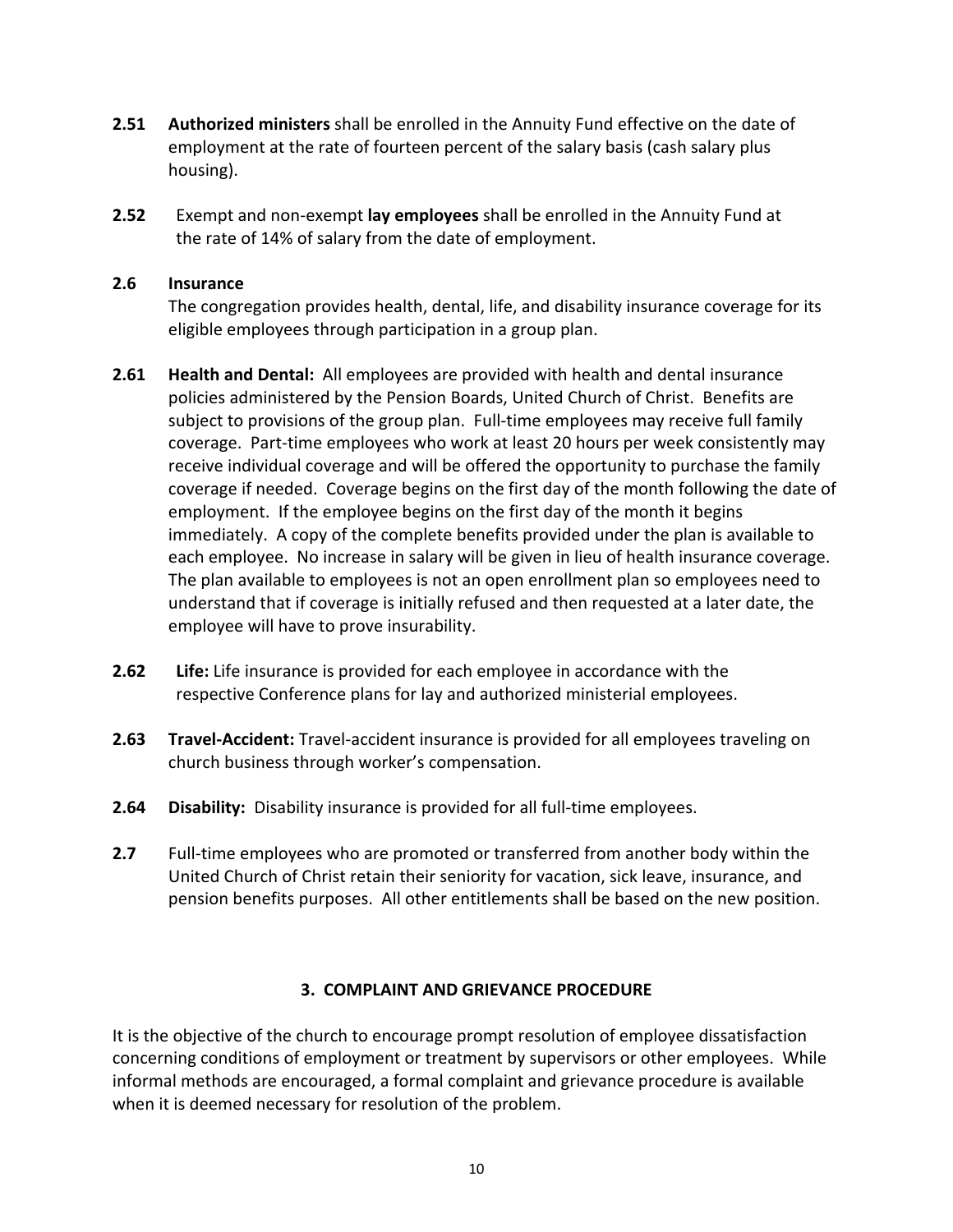# **3.1 Informal Complaint**

All employees are encouraged to approach their immediate supervisors and initiate informal, confidential discussions to settle any dissatisfaction in a very professional manner. If the problem is not solved to the employee's satisfaction by a discussion with the employee's supervisor, the employee may make an informal appeal to the *Senior Minister/Pastor*. Although the employee is expected to work first with the employee's immediate supervisor, the employee may deal directly with the *Senior Minister/Pastor* if the problem is of such a nature as to make it embarrassing or impractical to discuss it with the immediate supervisor. When the complaint is not resolved through informal channels, the formal complaint and grievance procedure may be used.

# **3.2 Formal Complaint and Grievance Procedure**

A grievance is defined as an employee's dissatisfaction concerning conditions of employment or treatment by supervisors or other employees. Subjects of potential grievances include, but are not limited to, application of church policies, practices, and procedures believed by the employee to be unfair; harassment, intimidation, or coercion; alleged discrimination because of race, creed, color, national origin, age, sex, sexual orientation, gender identity, handicap, disability, veteran status, marital status, or other status protected by law; and improper or unfair administration of employee benefits or conditions of employment.

- **3.21 Employee responsibility:** Whenever an employee's grievance has not been resolved informally, then it is the employee's responsibility to submit a written complaint to the *Senior Minister/Pastor*. A copy of the complaint shall be retained by the employee.
- **3.22 Supervisor's responsibility:** It is the responsibility of the *Senior Minister/Pastor* to investigate the complaint, to attempt to resolve it, and to promptly communicate a decision in writing to the employee.
- **3.23 Appeal Process:** If the employee is not satisfied with the supervisor's decision, the employee may appeal the decision to the *Staff Parish Relations Committee*, who shall attempt to resolve the grievance. If these efforts fail to satisfy the employee, he/she may proceed to grievance and present details of the grievance in writing to the *Council/Consistory* which will render a final decision.

# **4. PERFORMANCE APPRAISAL**

The performance appraisal system is designed so that all members of the staff (including both full and part-time personnel) will have regular and systematic evaluation of their work. The performance review is designed to provide helpful insights and recommendations to the person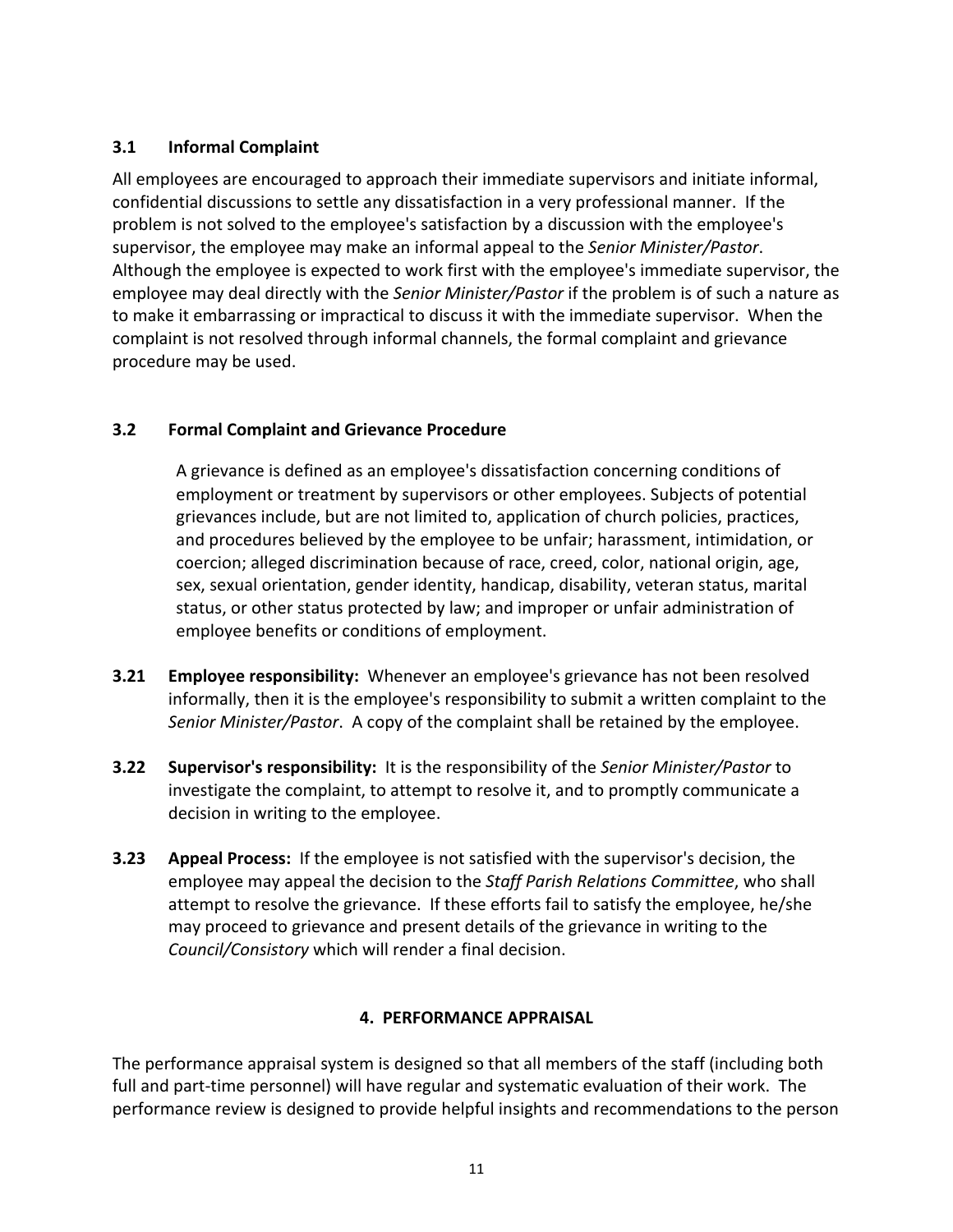being evaluated as well as recommendations regarding the organizational life and ministry of the church.

# **5. EMPLOYEE CONDUCT**

# **5.1 Employee Responsibilities**

Each employee of the church will give a productive day's work to the best of her or his abilities and skills. This will include arriving at and beginning work on time; demonstrating a considerate, friendly, and constructive attitude toward other employees; dressing and grooming in a manner that is normally acceptable in the working environment; and adhering to all of the policies adopted by the church.

# **5.2 Employer Rights**

The congregation, as employer, has the exclusive rights to assign, supervise, discipline, and dismiss employees; to determine and change starting times, quitting times, and flexible time schedules; to establish, change, and abolish its policies, practices, rules, positions, and regulations; to determine and change methods by which its operations are to be carried out; and to assign duties to employees in accordance with carrying out its mission.

# **5.3 Harassment and Inappropriate Workplace Conduct**

The congregation prohibits harassment of its employees. Examples include, but are not limited to, harassment by any person in any form based on such factors as race, color, religion, national origin, age, sexual orientation, gender identity or expression or disability.

All complaints should be filed in accordance with the Complaint and Grievance Procedure.

**5.31 Sexual Harassment** - It is the policy of the church to prohibit sexual harassment of its employees in the workplace by any person. Sexual harassment includes unwelcome sexual flirtations, advances, or propositions; verbal abuse of a sexual nature; graphic verbal comments about an individual's body; sexually degrading words used to describe an individual; the display in the workplace of sexually suggestive objects or pictures; and sexually suggestive or explicit behavior.

It is the responsibility of every supervisor to maintain a workplace free of sexual harassment. This includes discussing this policy with all employees and assuring them that they are not required to endure insulting or exploitative sexual treatment. No supervisor shall threaten or insinuate, either explicitly or implicitly, that an employee's refusal to submit to sexual advances will adversely affect the employee's employment, evaluation, wages, advancement, assigned duties, or any other condition of employment or career development.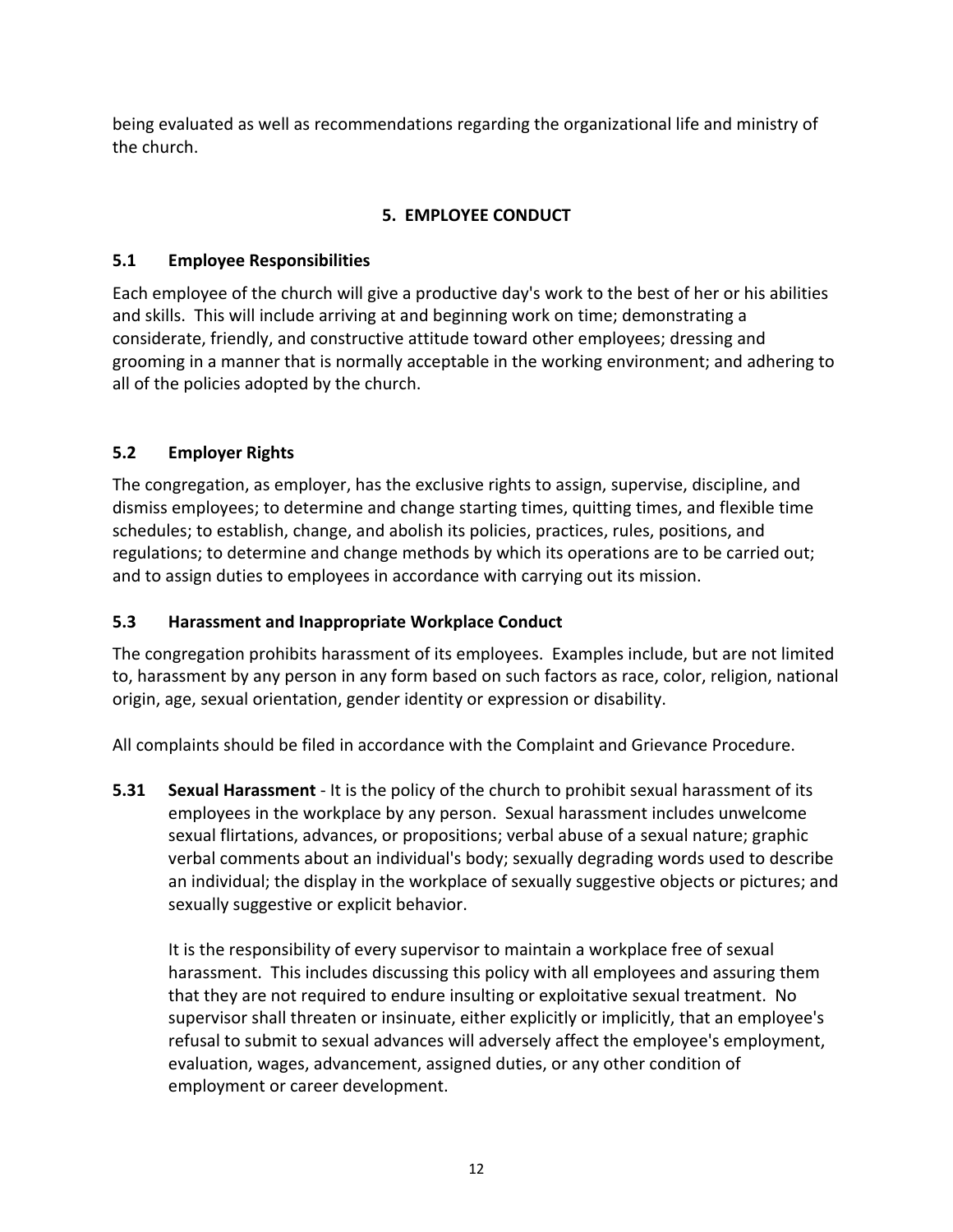If any employee believes that she or he or any other individual has been the subject of sexual harassment, the employee shall report the alleged act to the *Senior Minister/Pastor* immediately. Complaints of sexual harassment will be investigated and resolved promptly.

# **5.4 Optional Progressive Discipline Procedure**

Any employee who violates any of the rules and regulations or standards of employee conduct and behavior shall be subject to disciplinary action up to and including discharge. Where the *Senior Minister/Pastor* deems it appropriate, the following progressive discipline measures may be followed.

- **5.41** First violation The supervisor meets with the employee to discuss the matter and inform the employee of the nature of the problem and the action necessary to correct it.
- **5.42** Second violation (whether or not of the same type as the first violation) The supervisor holds a second meeting with the employee and warns the employee that he/she is subject to more severe disciplinary action.
- **5.43** Additional violations (whether or not of the same type as any earlier violations) The supervisor may suspend the employee without pay, suspend the employee indefinitely and recommend termination, or take such other action as the supervisor deems appropriate.

# **5.5 Discipline Relating to Ministerial Standing**

Any disciplinary procedure that relates to ministerial standing shall be processed by the Association in accordance with the procedures outlined in the United Church of Christ Manual On Ministry.

# **6. ALCOHOL, DRUGS AND NARCOTICS**

- **6.1** The use, sale, or dispensing of alcohol (except for use in communion services and special social events) or illegal drugs during work hours on the premises of the church is strictly prohibited.
- **6.2** An employee reporting to work under the influence of drugs or alcohol such that performance would be impaired will not be permitted to enter the premises. An employee discovered under the influence while on the job will be required to leave the premises and will be escorted home by another employee or sent by taxi.
- **6.3** Supervisors who observe unusual behavior patterns that may be the result of substance abuse on the part of employees shall direct the employee to have a medical examination or drug test performed at the expense of the church and by a lab or health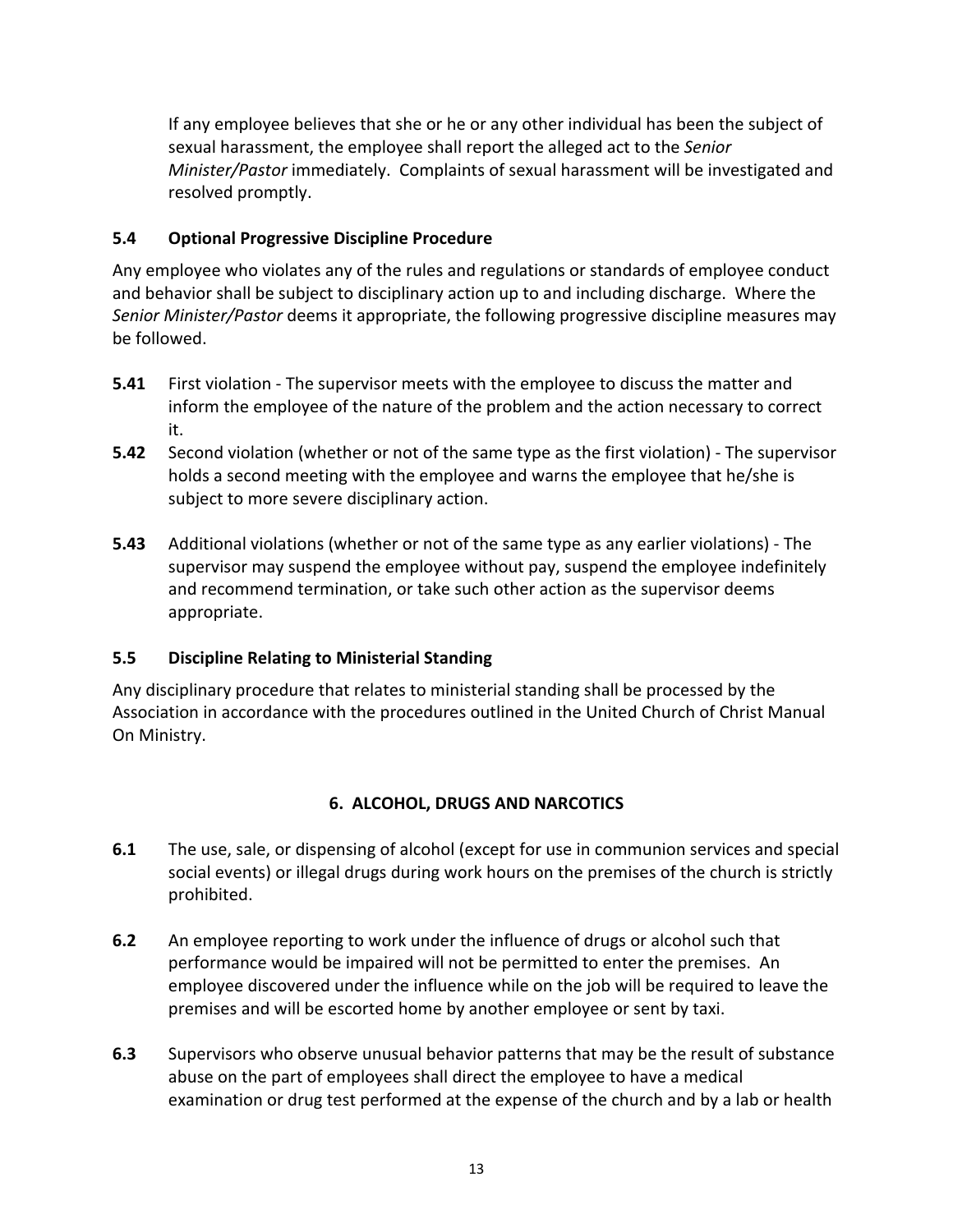care provider determined by the Conference. Failure to fully and immediately cooperate in any such examination or test may be grounds for discharge. An employee who is medically diagnosed to require treatment for drug or alcohol abuse shall be granted a paid leave of absence up to one month to undertake rehabilitation treatment. Additional unpaid leave may be granted at the discretion of the *Senior Minister/Pastor*.